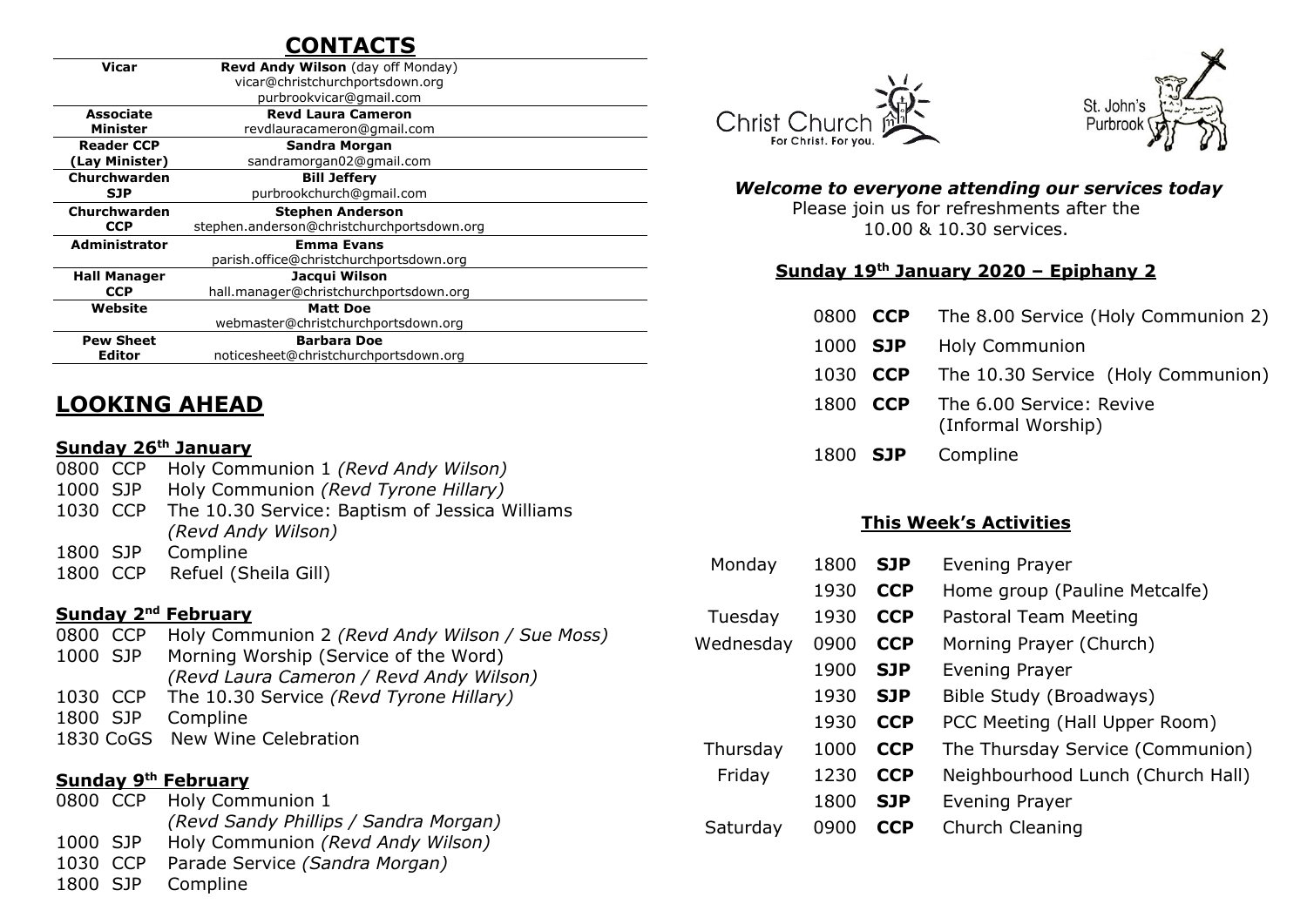**CHRIST CHURCH** 





#### **Mission of the Month:** *School Pastors*

**The 6.00 Service: Revive** (previously known as Informal Worship) is a time to worship God in (mostly) contemporary songs and listen to teaching from the Bible. All are welcome **this evening** at 6pm.

**The 6.00 Service: Refuel** is a quiet time of reflection with recorded music, prayer, silence and listening to the Bible. All are welcome **next Sundav** at 6pm.

**Year Book:** Please could all group leaders submit reports for the 2019 annual report to Emma Evans by the end of January.

**The funeral of Brian Scarth** will take place at The Oaks Havant Crematorium on **Wednesday 12th February** at 11.30am.

**Annual meetings** for Christ Church will take place on **Thursday 23rd April** starting at 7.30pm.

## **NOTES AND NEWS**

**JustOne:** Churches across Portsmouth are hosting evangelist Canon J John to speak at Portsmouth Guildhall on **4th and 5th April** (7.30pm). This is a great opportunity to invite just one relative, friend, neighbour or colleague to hear the life changing message of Jesus Christ presented in an accessible manner. Tickets are £5 each and Andy Wilson has some to sell. See justone.co.uk for more details.

**ST JOHN'S** [www.stjohnspurbrook.org.uk](http://www.stjohnspurbrook.org.uk/)



**Annual Report:** Please could all group leaders submit reports for the 2019 annual report to Bill Jeffery by 9th February.

**The funeral of Harry Gower** will take place at The Oaks Havant Crematorium on **Monday 10th February** at 1.45pm.

#### **Grand Jumble Sale: Saturday 15th February**

10.30 -12.30pm at St John's Church Hall. Please bring all contributions to the hall on Friday 14<sup>th</sup> after 6pm or to the Broadways Coffee Shop on Thursday 13<sup>th</sup> after 10am. Thank you.

**Annual meetings** for St John's will take place on **Sunday 29th March** starting at 11.15am.

If you would like to receive this notice sheet each week by email, please send a request to parish.office@christchurchportsdown.org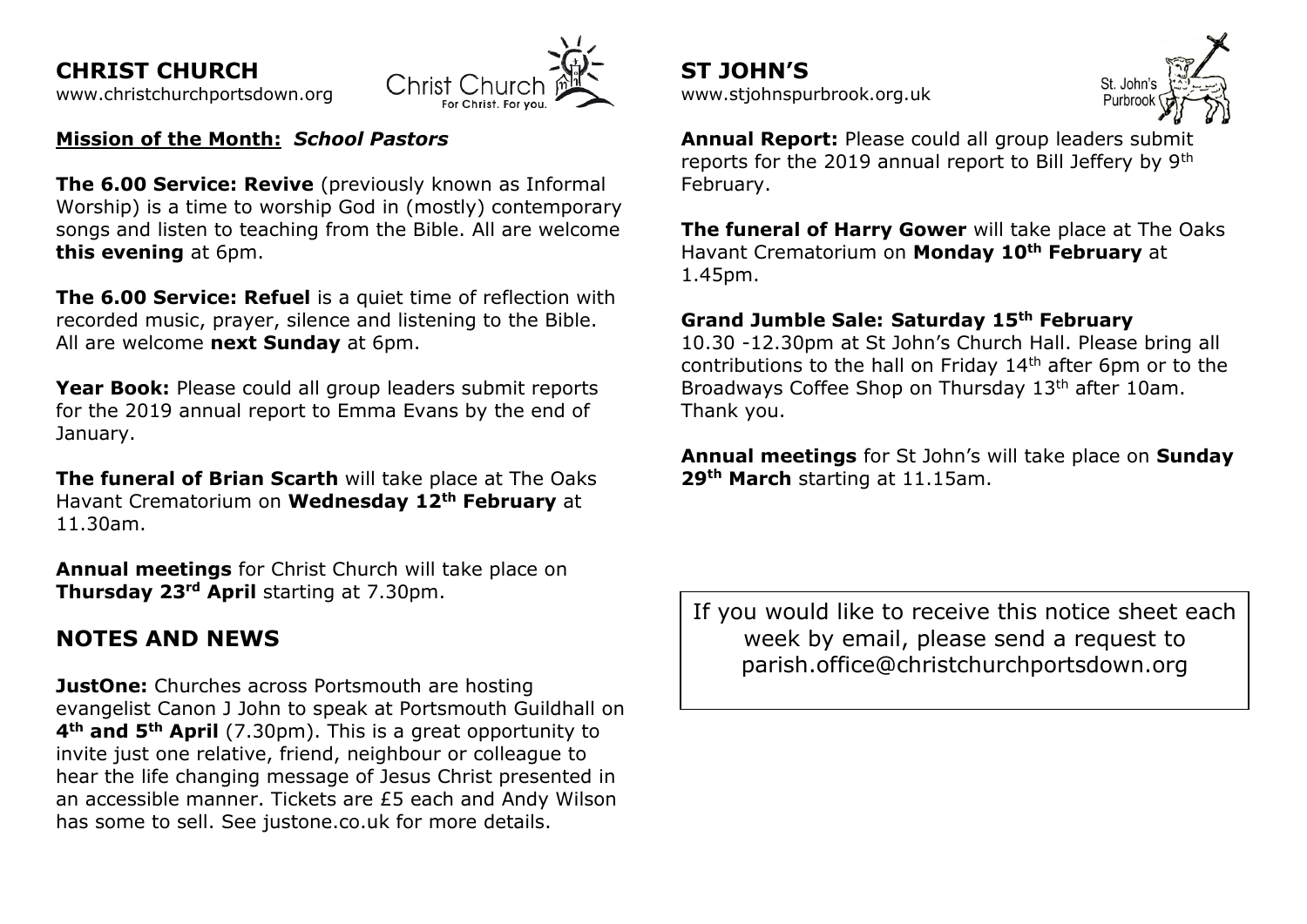two who heard John speak and followed him was Andrew, Simon Peter's brother. <sup>41</sup> He first found his brother Simon and said to him, 'We have found the Messiah' (which is translated Anointed). <sup>42</sup>He brought Simon to Jesus, who looked at him and said, 'You are Simon son of John. You are to be called Cephas' (which is translated Peter).

*This is the Gospel of the Lord. Praise to you, O Christ.*

#### **Post Communion**

God of glory, you nourish us with your Word who is the bread of life: fill us with your Holy Spirit that through us the light of your glory may shine in all the world. We ask this in the name of Jesus Christ our Lord.

**Amen.**

## **SECOND SUNDAY OF EPIPHANY**

## **COLLECT**

Almighty God, in Christ you make all things new: transform the poverty of our nature by the riches of your grace, and in the renewal of our lives make known your heavenly glory; through Jesus Christ your Son our Lord, who is alive and reigns with you, in the unity of the Holy Spirit, one God, now and for ever.

#### **Amen.**

## **OLD TESTAMENT: Isaiah 49:1–7**

 $49$  Listen to me, O coastlands, pay attention, you peoples from far away! The Lord called me before I was born, while I was in my mother's womb he named me. <sup>2</sup> He made my mouth like a sharp sword, in the shadow of his hand he hid me; he made me a polished arrow, in his quiver he hid me away. <sup>3</sup> And he said to me, 'You are my servant, Israel, in whom I will be glorified.<sup>'4</sup> But I said, 'I have laboured in vain, I have spent my strength for nothing and vanity; yet surely my cause is with the Lord, and my reward with my God.' <sup>5</sup> And now the Lord says, who formed me in the womb to be his servant, to bring Jacob back to him, and that Israel might be gathered to him, for I am honoured in the sight of the Lord, and my God has become my strength $-6$ he says, 'It is too light a thing that you should be my servant to raise up the tribes of Jacob and to restore the survivors of Israel; I will give you as a light to the nations, that my salvation may reach to the end of the earth. $'$  7 Thus says the Lord, the Redeemer of Israel and his Holy One, to one deeply despised, abhorred by the nations, the slave of rulers, 'Kings shall see and stand up, princes, and they shall prostrate themselves, because of the Lord, who is faithful, the Holy One of Israel, who has chosen you.' *This is the word of the Lord.*

*Thanks be to God.*